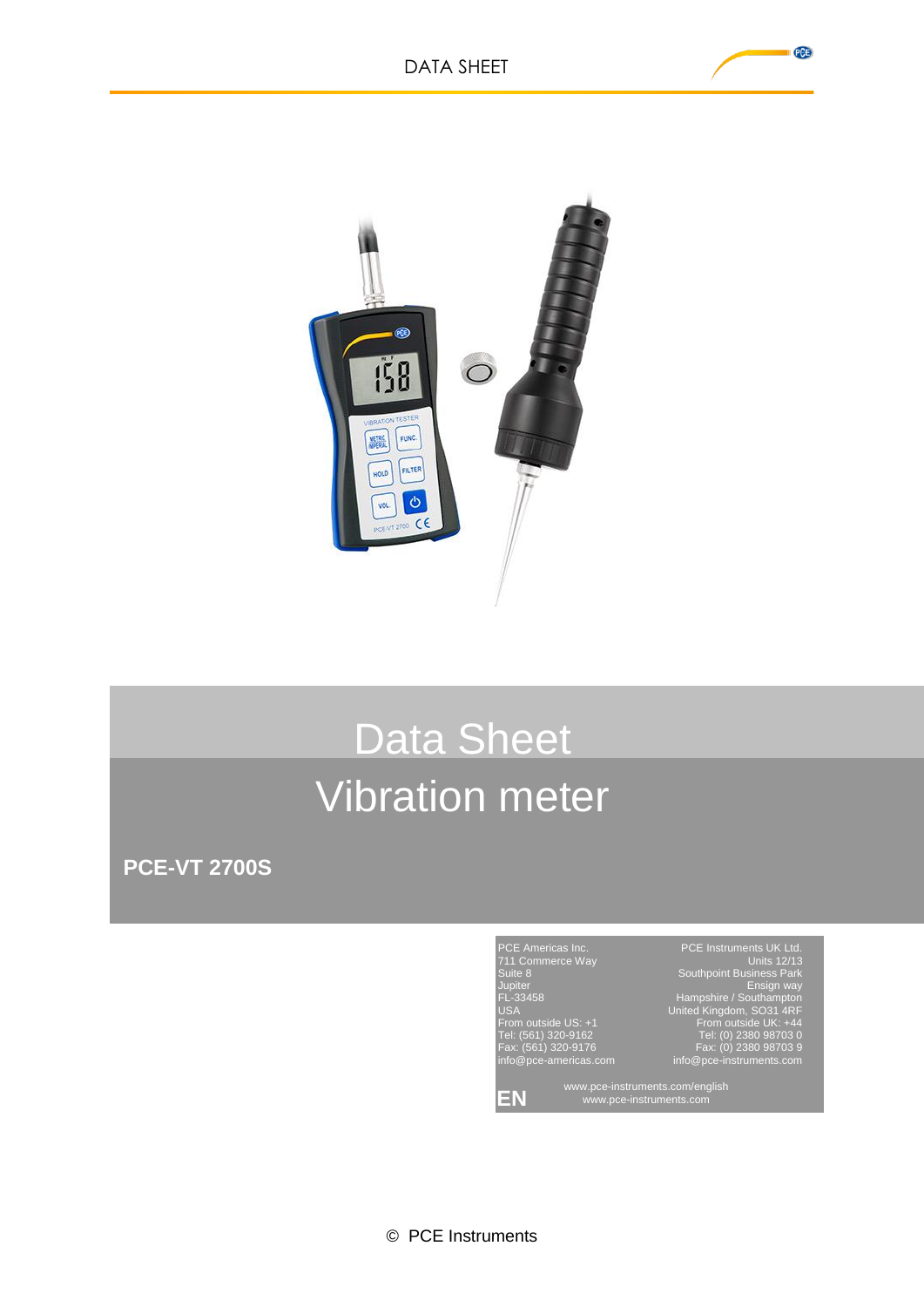## Accelerometer **for inspecting vibrations in machines and installations, detects three vibration parameters**

The PCE-VT 2700S accelerometer is ideal for maintenance workers to quickly test vibrations in machine parts and installations. The accelerometer shows acceleration, velocity and vibration displacement on the display. This device can detect potential problem areas in moving components. It has an RS232 interface that allows for data to be transferred to a computer for further analysis with optional software. It is calibrated to meet ISO standards. The image above shows the device with it's supporting adaptor. It can be attached to the handle adaptor, the needle sensor or the magnetic base.

- small and light weight - easy to use - ideal for measurements on-site - Peak hold function - ABS plastic enclosure - 4-digit LCD, value last measured is displayed - low battery indicator - optional ISO calibration certificate

## **Technical specifications**

| Measurement range<br>acceleration                                                                                                                                                                                                                                                                                                                                                                                         | 0.0  399.9 m/s <sup>2</sup> (Peak) / 0.0  1311 ft/s <sup>2</sup> (Peak)                |
|---------------------------------------------------------------------------------------------------------------------------------------------------------------------------------------------------------------------------------------------------------------------------------------------------------------------------------------------------------------------------------------------------------------------------|----------------------------------------------------------------------------------------|
|                                                                                                                                                                                                                                                                                                                                                                                                                           | Measurement range velocity 0.00  399.9 mm/s (RMS) / 0.00  15.75 inch/s (RMS)           |
| Measurement range<br>displacement                                                                                                                                                                                                                                                                                                                                                                                         | $0.000$ 3.9999 mm (Pk-Pk) $0.000$ 158.0 mil (Pk-Pk)                                    |
| Measurement range<br>revolutions                                                                                                                                                                                                                                                                                                                                                                                          | 50  99.900 RPM (reading must be multiplied by 10)                                      |
| Resolution                                                                                                                                                                                                                                                                                                                                                                                                                | $0.1 \text{ m/s}^2$ ; $0.1 \text{ mm/s}$ ; $1 \mu \text{m}$                            |
| Accuracy                                                                                                                                                                                                                                                                                                                                                                                                                  | $\pm$ 5% v. of reading + 2 digits                                                      |
| Frequency range<br>acceleration                                                                                                                                                                                                                                                                                                                                                                                           | 9 Hz  1 kHz (in 1 kHz mode) / 9 Hz  10 kHz (in 10 kHz<br>mode)                         |
| Frequency range velocity                                                                                                                                                                                                                                                                                                                                                                                                  | 10 Hz  1 kHz                                                                           |
| Frequency range<br>displacement                                                                                                                                                                                                                                                                                                                                                                                           | 10 Hz  1 kHz                                                                           |
| Display                                                                                                                                                                                                                                                                                                                                                                                                                   | 4-digit LCD, value last measured is displayed                                          |
| Units                                                                                                                                                                                                                                                                                                                                                                                                                     | adjustable metric / imperial                                                           |
| Interface                                                                                                                                                                                                                                                                                                                                                                                                                 | RS-232, requires optional SW kit with custom cable                                     |
| <b>Battery</b>                                                                                                                                                                                                                                                                                                                                                                                                            | 3 x 1.5 V batteries AAA / LR03 / battery life up to 5 hours at<br>continuous operation |
| Auto Power Off                                                                                                                                                                                                                                                                                                                                                                                                            | battery life dependent, no timeout                                                     |
| Low Bat symbol                                                                                                                                                                                                                                                                                                                                                                                                            | $<2.1$ V                                                                               |
| Operating conditions                                                                                                                                                                                                                                                                                                                                                                                                      | $-5$ $+55$ °C; 095 % RH non-condensing                                                 |
| <b>Dimensions</b>                                                                                                                                                                                                                                                                                                                                                                                                         | 142 x 77 x 40 mm                                                                       |
| Weight                                                                                                                                                                                                                                                                                                                                                                                                                    | 225 g (with batteries)                                                                 |
| $N_{i+1}, \lambda_{i+1}, \ldots, \lambda_{i}$ $\mathbf{D} \mathbf{D} \mathbf{M}_{i+1}, \ldots, \mathbf{M}_{i+1}, \ldots, \mathbf{M}_{i+1}, \ldots, \mathbf{M}_{i+1}, \ldots, \mathbf{M}_{i+1}, \ldots, \mathbf{M}_{i+1}, \ldots, \mathbf{M}_{i+1}, \ldots, \mathbf{M}_{i+1}, \ldots, \mathbf{M}_{i+1}, \ldots, \mathbf{M}_{i+1}, \ldots, \mathbf{M}_{i+1}, \ldots, \mathbf{M}_{i+1}, \ldots, \mathbf{M}_{i+1}, \ldots, \$ |                                                                                        |

**Note:** Accurate RPM readings require a single rotating part, multiple rotating parts produces complex frequencies and false readings.

PCE